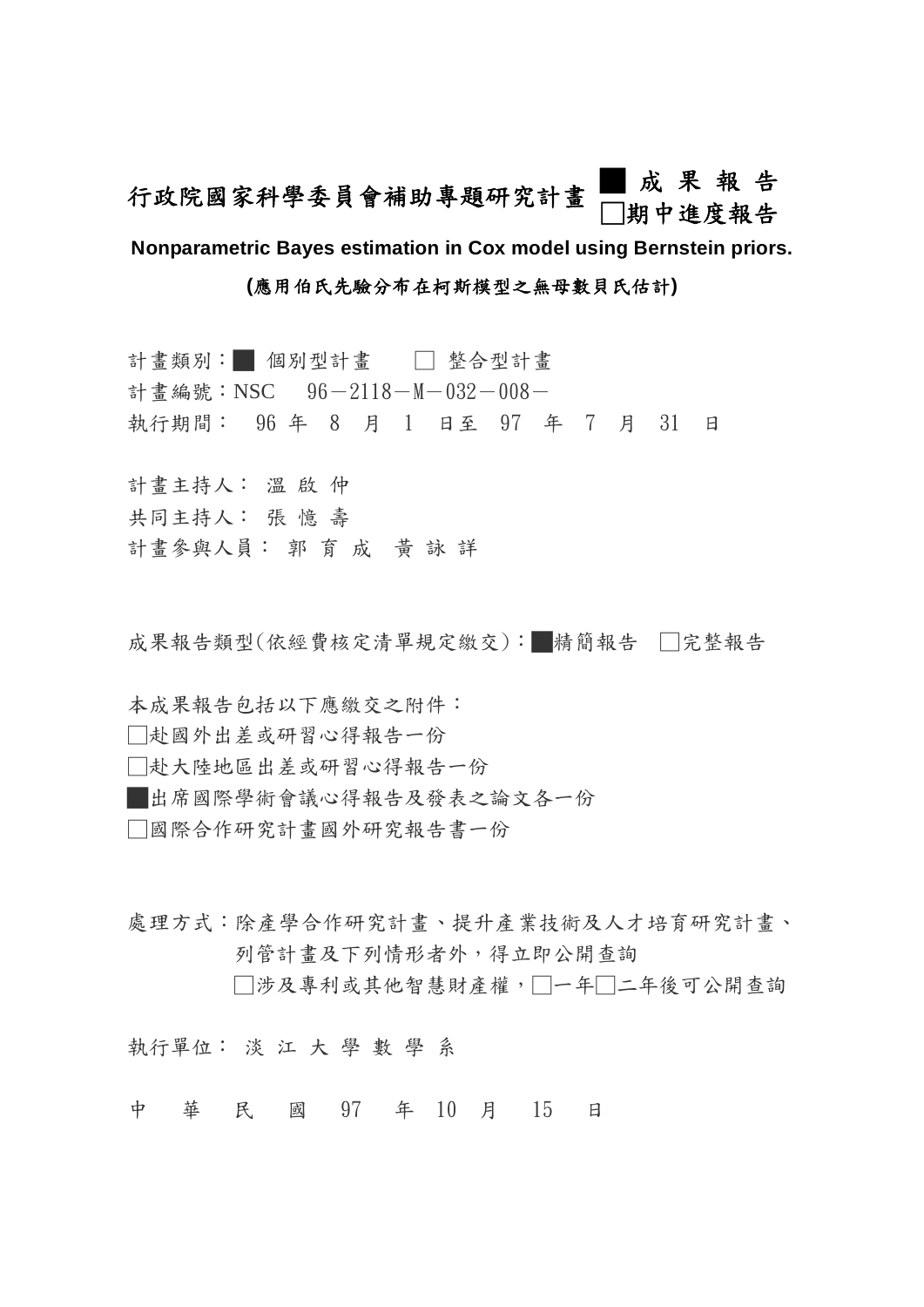## 計畫名稱:

Nonparametric Bayes estimation in Cox model using Bernstein priors. (應用伯氏先驗分布在柯斯模型之無母數貝氏估計)

## 中文摘要:

對於 Cox 存活分析模型, 我們使用在回歸參數上的一有母數先驗分布及在基線累積風 險函數上的一無母數伯氏先驗分布來研究其無母數貝氏估計。我們研究提出之先驗分布的 支集,建立一有效計算後驗分布的演算法。除此之外,我們進行模擬試驗來評量此貝氏統 計方法的數值表現,並與傳統之無母數最大概然估計做一比較。結果顯示此一貝氏統計方 法提供 Cox 存活分析模型中的參數較佳之估計,而且此貝氏估計是不易受不同之先驗分布 選擇所影響。

# 英文摘要:

We study the nonparametric Bayesian estimation in the Cox model using a parametric prior for regression parameter and a nonparametric Bernstein polynomial based prior for baseline cumulative hazard function. We study the support of the proposed prior and develop an efficient algorithm for computing posterior distribution. In addition, we conduct simulation studies to evaluate the performance of this method and compare our Bayes estimates with the classical nonparametric maximum likelihood estimates. The results indicate that this Bayesian approach provides better estimates of the parameters in the Cox model and the Bayes estimates seem to be insensitive to the choice of prior.

## 關鍵詞

Cox model; geometric prior; Markov chain Monte Carlo; random Bernstein polynomials; 柯斯模型; 幾何先驗分布; 馬可夫鏈摩地卡羅; 隨機伯氏多項氏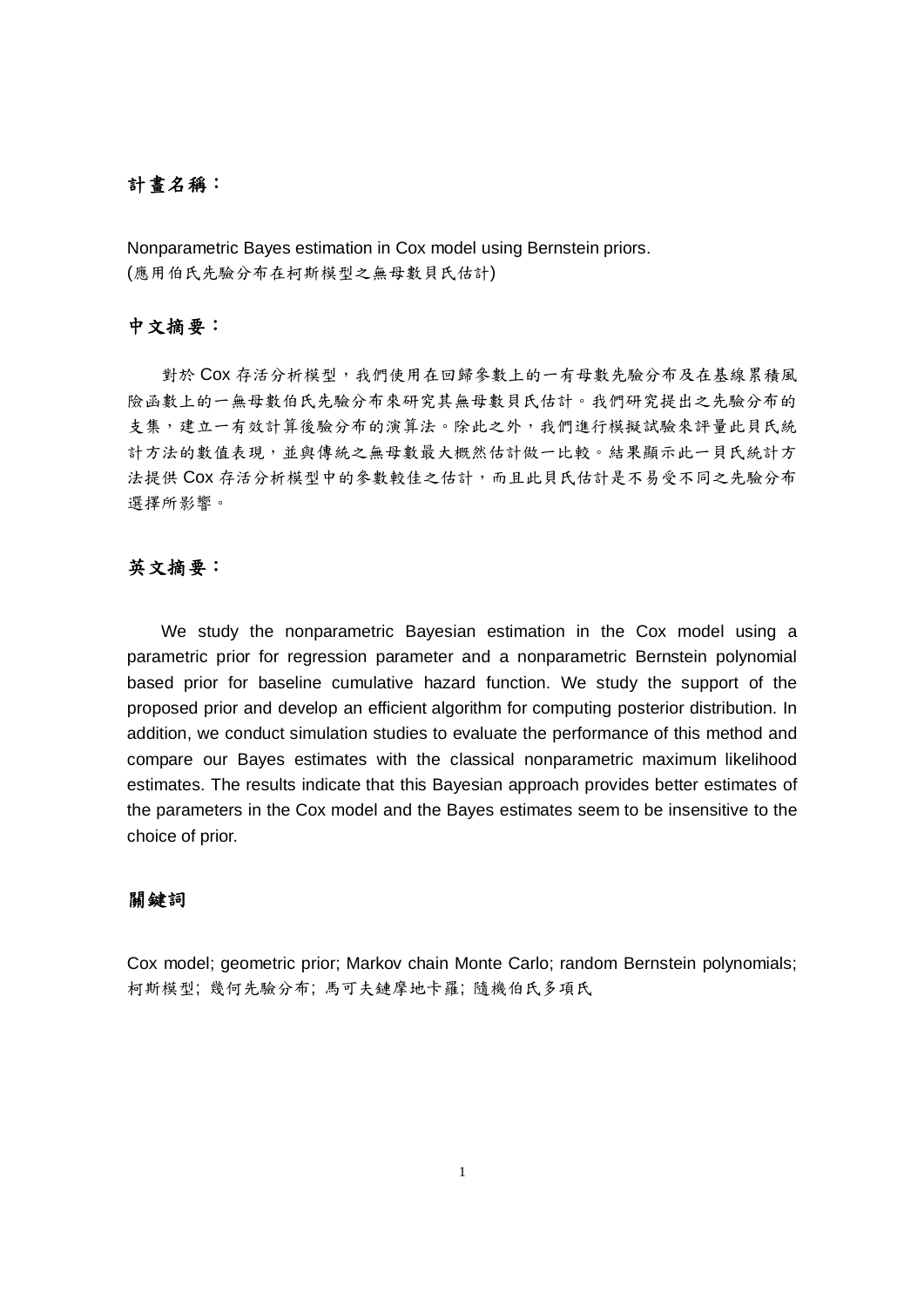## 報告內容

# 一 前言、研究目的、文獻探討

 Nonparametric Bayesian methods in survival analysis require a prior random process that generates a baseline hazard function or cumulative hazard function. Kalbfleisch (1978) used a gamma process to model the cumulative hazard function, Dykstra and Laud (1981) employed a gamma process to model the hazard function, and Hjort (1990) and Damien et al. (1996) used a beta process to model the cumulative hazard function. These prior processes imply an independent increment property for the cumulative hazard functions, which is often unrealistic. Modeling dependence between hazard increments have been studied by several authors, Including Gamerman (1991), Arjas & Gasbarra (1994), and McKeague & Tighiouart (2000, 2002), among others. In particular, McKeague & Tighiouart (2000, 2002) model the hazard rate as a step function where the jump times form a time homogeneous Poisson process and the levels form a Markov random field. An extensive review of the prior random processes used for survival analysis can be found in Sinha & Dey (1997, 1998) and Ibrahim et al. (2001).

More recently, Chang et al. (2005) discussed the use of Bernstein polynomials in specifying prior for cumulative hazard functions and provided a smooth Bayes estimate of a convex cumulative hazard function. They introduced the Bernstein priors, which have large supports, select only smooth cumulative hazard function, and can easily incorporate

certain geometric information into the priors. For integers  $0 \le i \le k$ ,  $\det \varphi_{ik}(t) = C_i^k t^i (1-t)^{k-i}$ ,

where  $C_i^k = k!/(i! (k-i)!)$ . Then  $\{\varphi_{ik} | i = 0,...,k\}$  is the so-called Bernstein basis for polynomials of degree up to *k*. We note that these Bernstein bases provide simple polynomial approximations to continuous functions on compact subsets of  $\boldsymbol{R}^1$  and efficient representation for polynomial curves in terms of geometrically important properties.

Our goal is to study the nonparametric Bayesian estimation in the Cox model using a parametric prior for the regression coefficient and a nonparametric Bernstein prior for the baseline cumulative hazard function. We note that Chang et al. (2005) discussed the survival models without covariates. We propose available MCMC algorithms to generate samples from joint posterior distributions of regression coefficients and baseline cumulative hazard functions and conduct simulation studies to evaluate the performance of this method. In addition, we compare our nonparametric Bayes estimates with the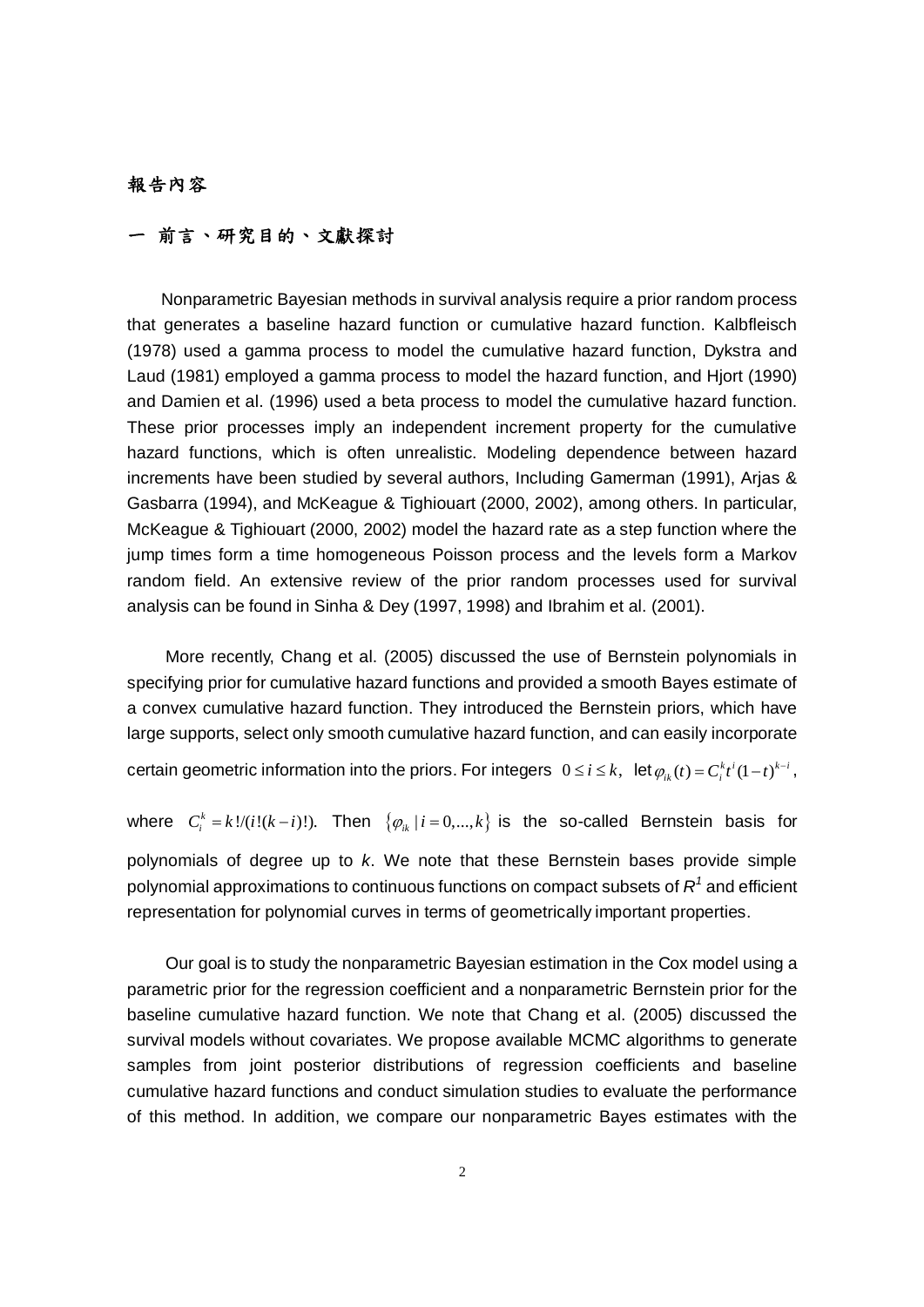classical nonparametric maximum likelihood estimates (NPMLE).

# 二 研究方法

#### *1) Bernstein polynomials*

Let  $\Lambda$  be a continuous function on  $[0, \tau]$ . Let  $b_{ik} = \Lambda(i\tau/k)$  for  $i = 0, ..., k$ , and  $b_k = (b_{0k},...,b_{kk})$ . Then  $\sum_{i=0}^k b_{ik}\varphi_{ik}(t/\tau)$  , denoted by  $\Lambda_{b_k}(t)$ , is the *k*th order Bernstein polynomial of Λ . We know from the Bernstein–Weierstrass approximation theorem that $\Lambda_{\overline{\mathbb{A}}_k}$ converges uniformly to Λ on $[0,\tau]$  as  $k$  goes to infinity. Much of the geometry of Λ is preserved by its Bernstein polynomials and very much of the geometry of a Bernstein polynomial can be read off from its coefficients. These observations suggest the possibility of introducing a prior on the class of the baseline cumulative hazard functions by assigning a probability measure on the coefficients  $(k, b_k)$  through the Bernstein polynomials.

Let  $\Lambda_a(t) = \sum_{i=0}^k a_i \varphi_{ik}(t/\tau)$ . The following proposition concerns the relation between the

shape of  $\Lambda_a$  and its coefficients  $a_0, a_1, ..., a_k$ . Proposition 1 provides sufficient conditions under which Λ*<sup>a</sup>* enjoys certain geometric properties, and Proposition 2 characterizes certain geometric properties of a continuous function in terms of its Bernstein polynomials. Notice that the linear combination of functions Λ*a* in each statement of Proposition 1 still satisfies the same conditions.

## **Proposition 1**

- 1. If  $a_0 \le a_1 \le ... \le a_k$ , then  $\Lambda_a(\cdot) \ge 0$  on  $[0, \tau]$ .
- 2. If  $a_{i+1} 2a_i + a_{i-1} \ge 0$  for every  $i=1,\ldots,k-1$ , then  $\Lambda_a^{\dagger}(\cdot) \ge 0$  on  $[0,\tau]$ .

Let 
$$
I_k = \{ \Lambda_a : 0 = a_0 \le a_1 \le \dots \le a_k \}
$$
 and  $I_k^{(c)} = \{ \Lambda_a : \Lambda_a \in I_k, a_{i+1} + a_{i-1} \ge 2a_i, \text{ for } i = 1, \dots, k-1 \}.$ 

Then we have

#### **Proposition 2**

1. Let D consist of linear combinations of elements in $\bigcup_{k=1}^{\infty} I_k$  , with non-negative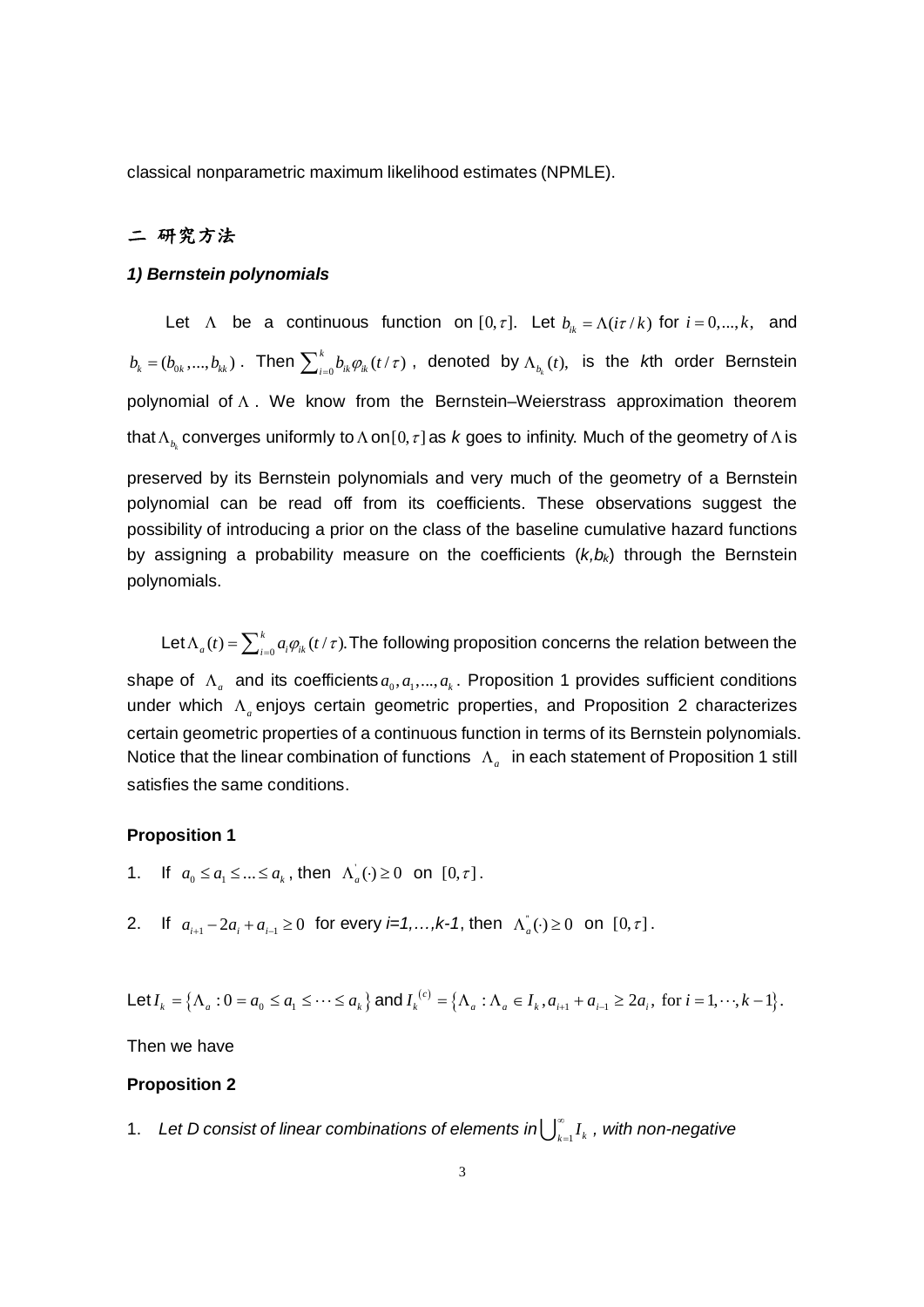*coefficients. Then the closure of D in uniform norm is precisely the set of all increasing and continuous functions*  $\Lambda$  *on*[0,  $\tau$ ] *with*  $\Lambda$ (0) = 0.

2. Let  $\,D^{(c)}\,$  consist of linear combinations of elements in $\bigcup_{k=2}^\infty I_k^{\,(c)}\,$  $\bigcup_{k=2}^{\infty} I_k^{(c)}$  , with non-negative *coefficients. Then the closure of*  $D^{(c)}$  *in uniform norm is precisely the set of all increasing and convex functions*  $\Lambda$  *on*[0,  $\tau$ ] *with*  $\Lambda$  (0) = 0.

#### *2) Cox's proportional hazards model based on Bernstein polynomials*

The Cox's proportional hazards model assumes that the cumulative hazard rate of a subject with *p*-dimensional covariate *z* at time *t* is given by

$$
e^{\beta'z}\Lambda(t)\,,\tag{1}
$$

where  $\beta \in R^p$  is the regression coefficient of covariate and  $\Lambda$  is the baseline hazard function. The goal is to study the nonparametric Bayes estimator of  $(\beta,\Lambda)$ .

A framework for Bayesian survival analysis would specify a prior on the space of unknown regression coefficients and unknown baseline cumulative hazard functions whose restrictions to the study period  $[0, \tau]$  are of the form

$$
\Lambda(t;k,b_k) = \sum_{i=0}^{k} b_{ik} \varphi_{ik} (t \, / \, \tau), \tag{2}
$$

where *k* is a positive integer and  $b_k = (b_{0k}, b_{1k}, ..., b_{kk})$ . When the order of the polynomial needs not to be stressed, we denote  $\Lambda(t; k, b_k)$  by  $\Lambda_{b_k}(t)$ .

The prior can then be specified by assigning a probability measure  $\pi$  on the  $\theta = (\beta, k, b_i)$ . A convenient way to elicit the prior is to consider

$$
\pi(\beta, k, b_k) = \pi_1(\beta)\pi_2(k)\pi_3(b_k | k). \tag{3}
$$

Specifically, we take  $\pi_1$  to be a *p* dimensional multivariate normal density, with mean  $\mu$ and covariance matrix *c0W*, where <sup>μ</sup> and *c0* are specified scalars and *W* is a known *pxp* diagonal matrix. In practice, we can take *W* to be a diagonal matrix consisting of the sample variance of the covariates. Since larger values of  $c_0$  make  $\pi_1$  more noninformative, we conducted a sensitivity analysis with two values of  $c_0$  to examine the impact on posterior quantities of interest.

Let *q* be a density with support containing the value of the true baseline cumulative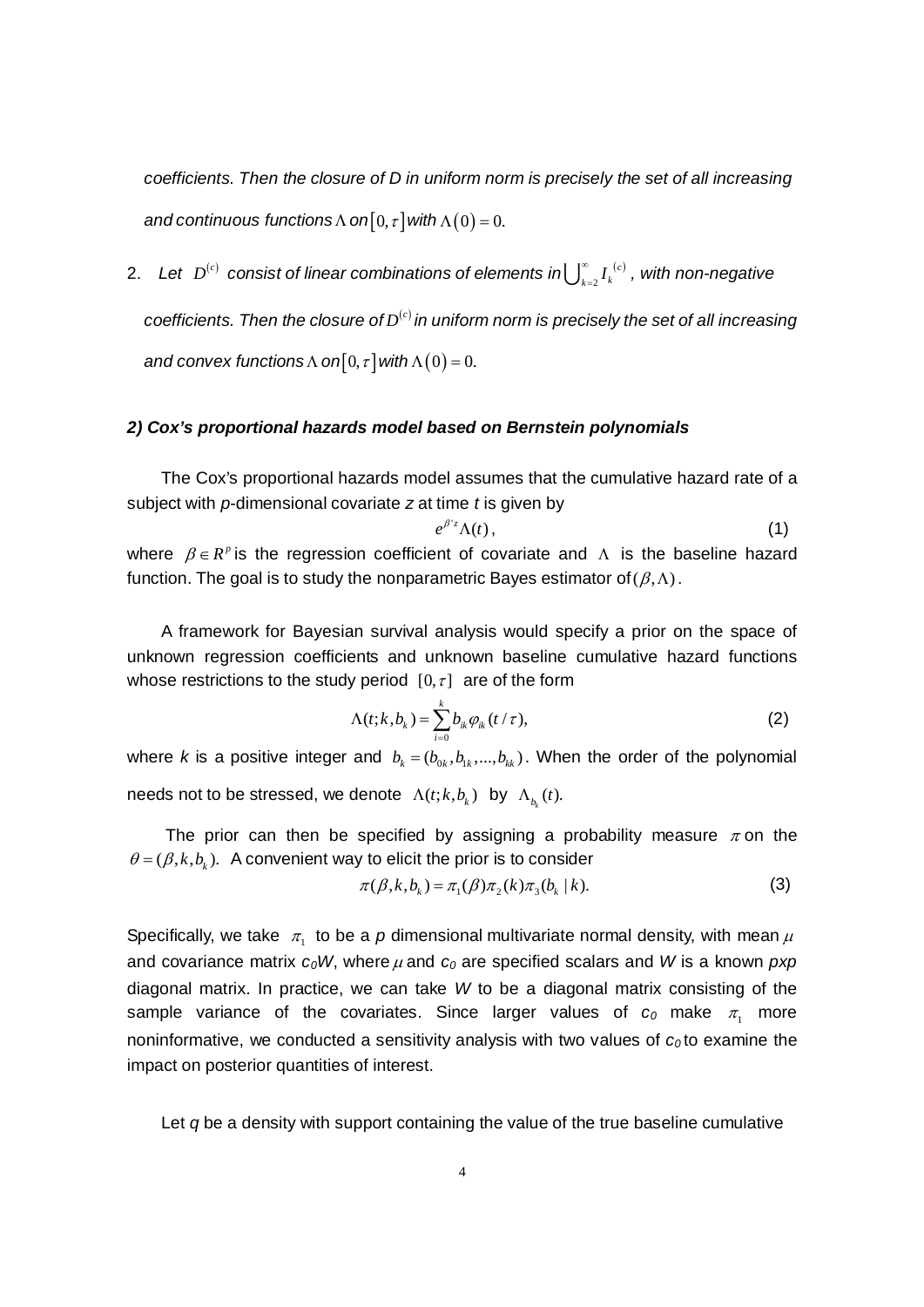hazard rate at time  $\tau$  . Let  $b_{0,k} = 0$ ,  $b_{k,k}$  be generated from  $q$ , and  $b_{1,k} \leq b_{2,k} \leq \cdots \leq b_{k-1,k}$  be the order statistics of a random sample of size  $k-1$  from  $unif (0, b_{k,k})$ ; this joint distribution of  $(b_{0,k}, \cdots b_{k,k})$  is the conditional density of  $\pi_3(b_{0,k}, b_{1,k}, \cdots b_{k,k} | k)$  to be used in the prior. In view of Proposition 1 and Proposition 2, we know that the associated  $\Lambda_{b_{k}}(\cdot)$  is smooth and increasing on  $[0,\tau]$ .

In practice, we set the hyper-parameter  $\mu$  in  $\pi$ , being the maximum likelihood estimate of the regression coefficient and *q* being  $unif (\Lambda^* - \varepsilon, \Lambda^* + \varepsilon)$ , where  $\Lambda^*$  is the maximum likelihood estimate of the baseline cumulative hazard function at  $\tau$  and  $\epsilon$  is a suitable positive number.

#### *3) Bayesian Inference*

Let  $T_i, C_i$ , and  $Z_i$  denote, respectively, the event time, censoring time, and covariate of the *i*-th subject. Assume that  $(T_i, C_i, Z_i)$  are independent and identically distributed for  $i = 1, \ldots, n$ , and that the data may be subject to right censoring. Then the actually observed data is  $\{(X_1, \delta_1, Z_1), ..., (X_n, \delta_n, Z_n)\}\$ , where  $X_i = \min(T_i, C_i)$  is the study time and  $\delta_i = I(T_i \leq C_i)$  is the event indicator. Assume that  $T_1$  and  $C_1$  are conditionally independent given  $Z_1$  and that the distribution of  $(C_1, Z_1)$  has nothing to do with  $\theta = (\beta, k, b_k)$ . In accordance with (1) and (2), given  $\theta = (\beta, k, b_k)$ , the likelihood function  $\text{for}\{(X_1, \delta_1, Z_1), ..., (X_n, \delta_n, Z_n)\}\$ is

$$
\prod_{i=1}^n \Bigl(\Bigl[\lambda_{b_k}\left(X_i\right)e^{\beta'z_i}\Bigr]^{\delta_i}\exp\Bigl[-\Lambda_{b_k}\left(X_i\right)e^{\beta'z_i}\Bigr]\Bigr),
$$

where  $\lambda_{b_k}(\cdot)$  is the derivative of  $\Lambda_{b_k}(\cdot)$ . The posterior density *v* of  $(\beta, k, b_k)$  given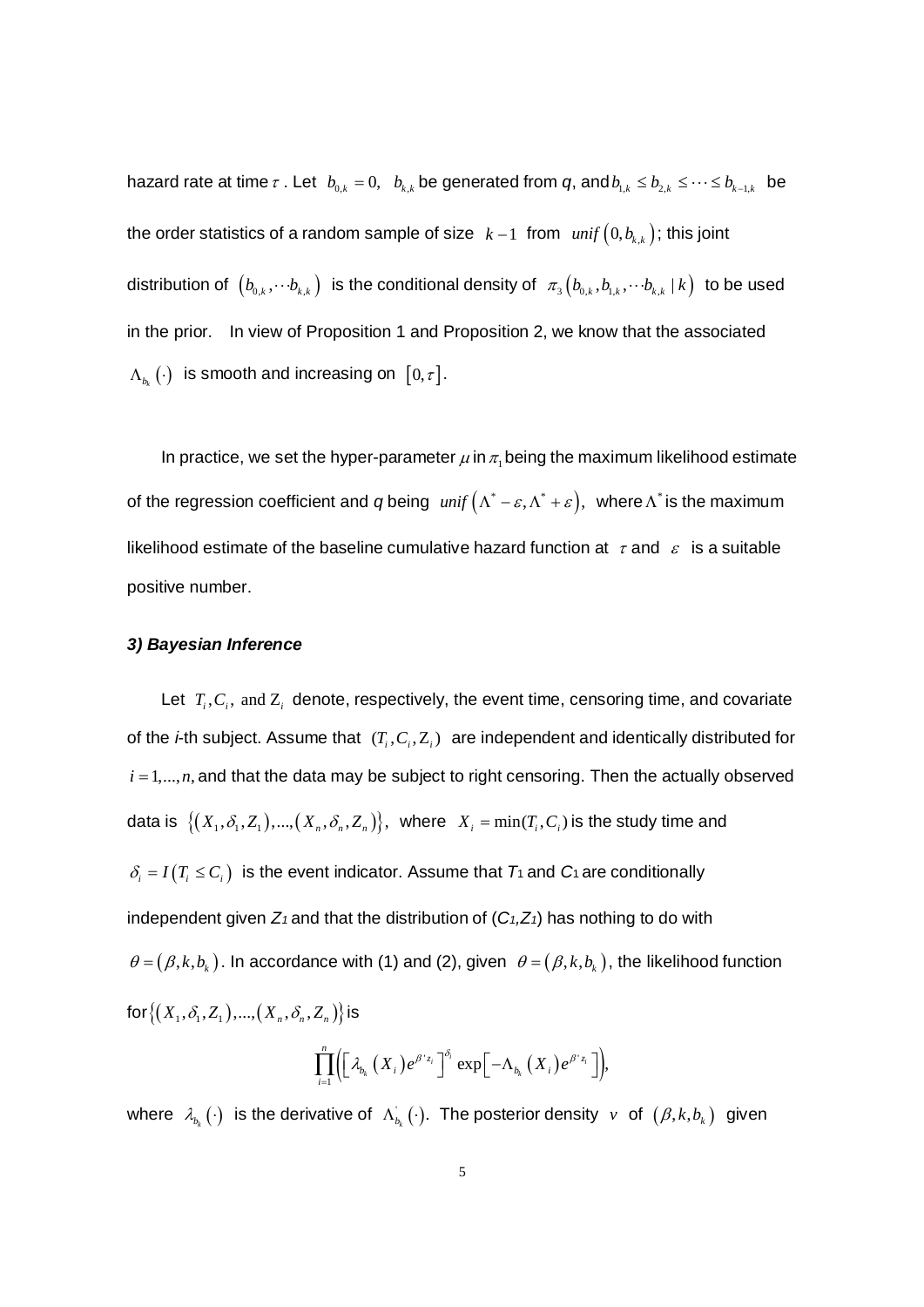data is proportional to

$$
\Bigg[\prod_{i=1}^{n}\Bigl(\Bigl[\lambda_{b_{k}}\left(X_{i}\right)e^{\beta^{*}z_{i}}\Bigr]^{\!\delta_{\!i}}\,\exp\Bigl[-\Lambda_{b_{k}}\left(X_{i}\right)e^{\beta^{*}z_{i}}\Bigr]\Bigr)\Bigg]\pi_{1}\bigl(\beta\bigr)\pi_{2}\bigl(k\bigr)\pi_{3}\bigl(b_{k}\,\vert\,k\bigr).
$$

We propose an algorithm to generate samples from the posterior distribution for the proposed prior. Since the parameter space consists of subspaces of different dimension, we use the reversible jump Metropolis-Hastings (RJMH) algorithm, as discussed in Green (1995), to generate posterior distribution for inference. The details are not presented here.

# 三 結果與討論

## (**1**)**Support of the prior**

The following proposition regards the support of the prior.

**Proposition 3** Assume  $\pi_1$  has support *B*,  $\pi_2(k) > 0$  for every  $k = 1, 2, \dots$ , and the conditional density  $\pi_3 ( b_k | k )$  of  $\pi ( \cdot |B \times \{k\} \times B_k )$  has support  $B_k$  on an infinite subsequence of k. Let  $\Lambda$  be a given increasing and continuous function on  $[0, \tau]$  with  $\Lambda(0) = 0$  and  $\beta \in B$ . Then  $\pi\{(\beta', k, b_k) \in B \times B: ||\Lambda_{b_k} - \Lambda||_{\infty} + ||\beta' - \beta|| < \varepsilon\} > 0$  for every  $\varepsilon > 0$ . Here  $\|\cdot\|_{\infty}$  denotes the sup-norm over[0,  $\tau$ ] and  $\|\cdot\|$  denotes the Euclidean norm.

**Proof.** Let  $\Lambda_{(k)}(t) = \sum_{i=0}^k \Lambda(it \tau / k) \varphi_{i,k}(t/\tau)$  . Let $\varepsilon > 0$  be given. Using the Bernstein-Weierstrass Theorem, see, for example, Altomare and Campiti, 1994, we can choose a large  $k_{_1}$ so that  $|\Lambda_{_{(k_i)}}(t)-\Lambda(t)|\leq \varepsilon/3\;$  for every  $t\in [0,\tau]$  . Combining this with the fact that

 $|| \Lambda_{b_k} - \Lambda ||_{\infty} \leq \max_{i=0...k} |b_{i,k} - \Lambda(i\tau/k)|$  for  $b_k = (b_{0,k}, b_{1,k}, \cdots b_{k,k}) \in B_k$ , we get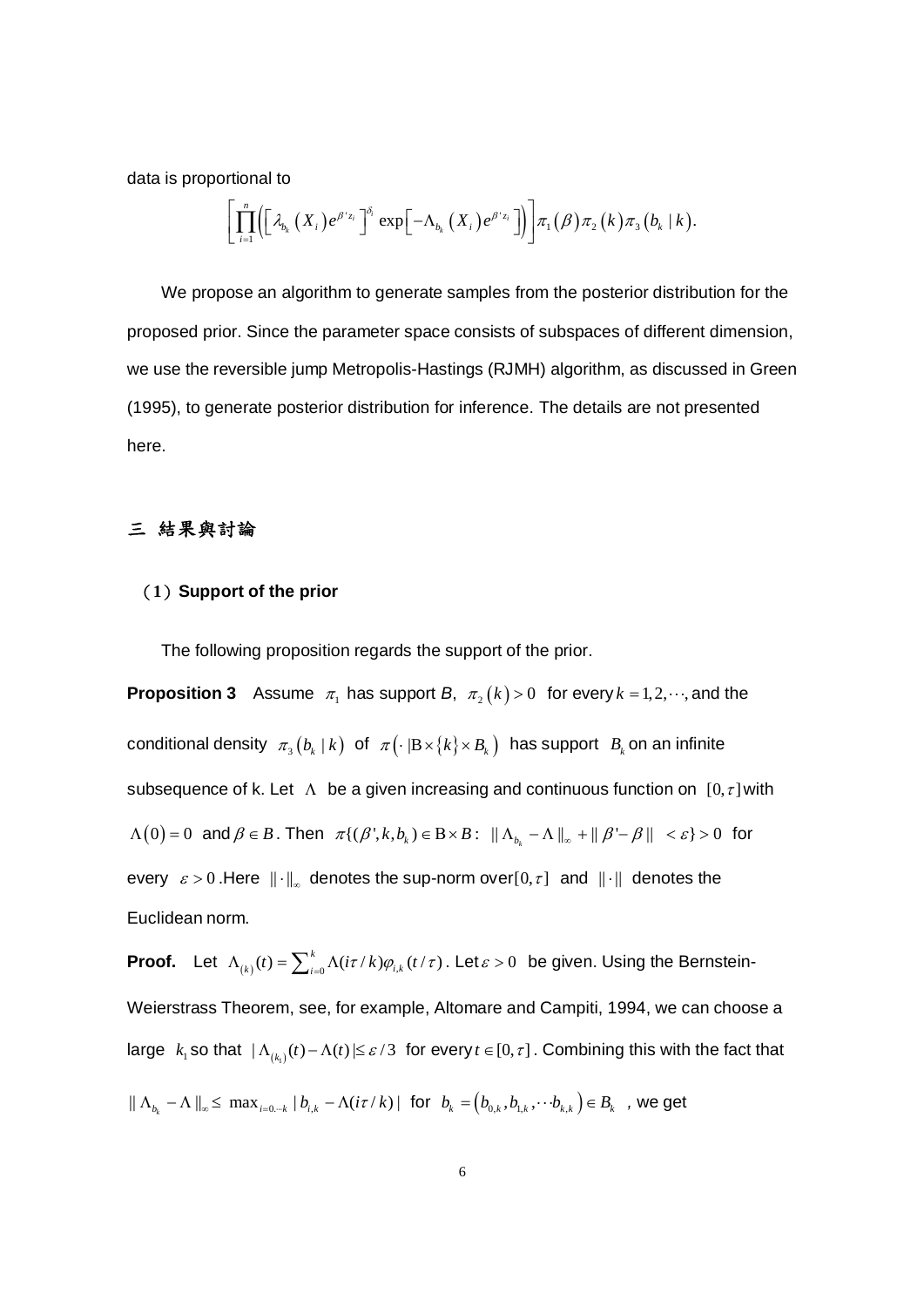{( ', , ) : || || || ' || } *<sup>k</sup> k b* πβ <sup>β</sup> <sup>β</sup> <sup>ε</sup> *kb B* ∈Β× Λ −Λ + − < <sup>∞</sup> ( ) <sup>1</sup> {( ', , ) : || || ,|| ' || } 3 3 *<sup>k</sup> k b <sup>k</sup> kb B* <sup>ε</sup> <sup>ε</sup> ≥ ∈Β× Λ −Λ < − < πβ <sup>β</sup> <sup>β</sup> <sup>∞</sup> 1 1 <sup>1</sup> 1 1 ,1 0, , {( ', , ) { } : max | ( / ) || ,|| ' || }, 3 3 *k k ik i k kb k b i k* <sup>ε</sup> <sup>ε</sup> πβ <sup>τ</sup> <sup>β</sup> <sup>β</sup> = ⋅⋅⋅ ≥ ∈Β× ×Β −Λ < − <

which is positive, because of the assumptions on  $\pi_1 (k_1)$  and  $\pi_1 (\beta')$ . This completes the proof.

#### (**2**)**Simulation studies**

These simulation studies serve to show that the numerical performance of the estimates is excellent and the Bayes estimate are insensitive to the choice of the prior. There are 100 replicates in each simulation study scenario and each replicate is a random sample with sample size 30 or 50. We set  $\beta = 0$  or 1;  $\Lambda(t) = t^{1.5}$ ;  $\tau = 2$ ; the censoring variable *C*1 is exponentially distributed with mean 2; the distribution of the corvariate  $Z_1$  is uniform{0; 1}. To specify the prior distribution, we set  $k_0 = 10$ ;  $\alpha = 6$ ;  $\varepsilon = 1$ , and  $\pi_1$  has variance  $c_0$  with  $c_0$  being 1 or 100. We note that the mean  $\mu$  of  $\pi_1$ and  $\Lambda^*$  in  $\pi_3$  are specified by the maximum likelihood estimates.

Viewing the posterior as a distribution on regression coefficients and baseline cumulative hazard function through (2), we calculate the Bayes estimate, the sample mean  $(\hat{\beta}, \hat{\Lambda})$  from the posterior distribution; namely

$$
(\hat{\beta}, \hat{\Lambda}(\cdot)) = \left(\frac{1}{J} \sum_{j=1}^{J} \beta^{(j)}, \frac{1}{J} \sum_{j=1}^{J} \Lambda_{b(j)}(\cdot)\right),\
$$

where  $(\beta^{(1)}, b^{(1)}), (\beta^{(2)}, b^{(2)}), \cdots$  are chosen randomly from  $B \times B$  according to the posterior distribution.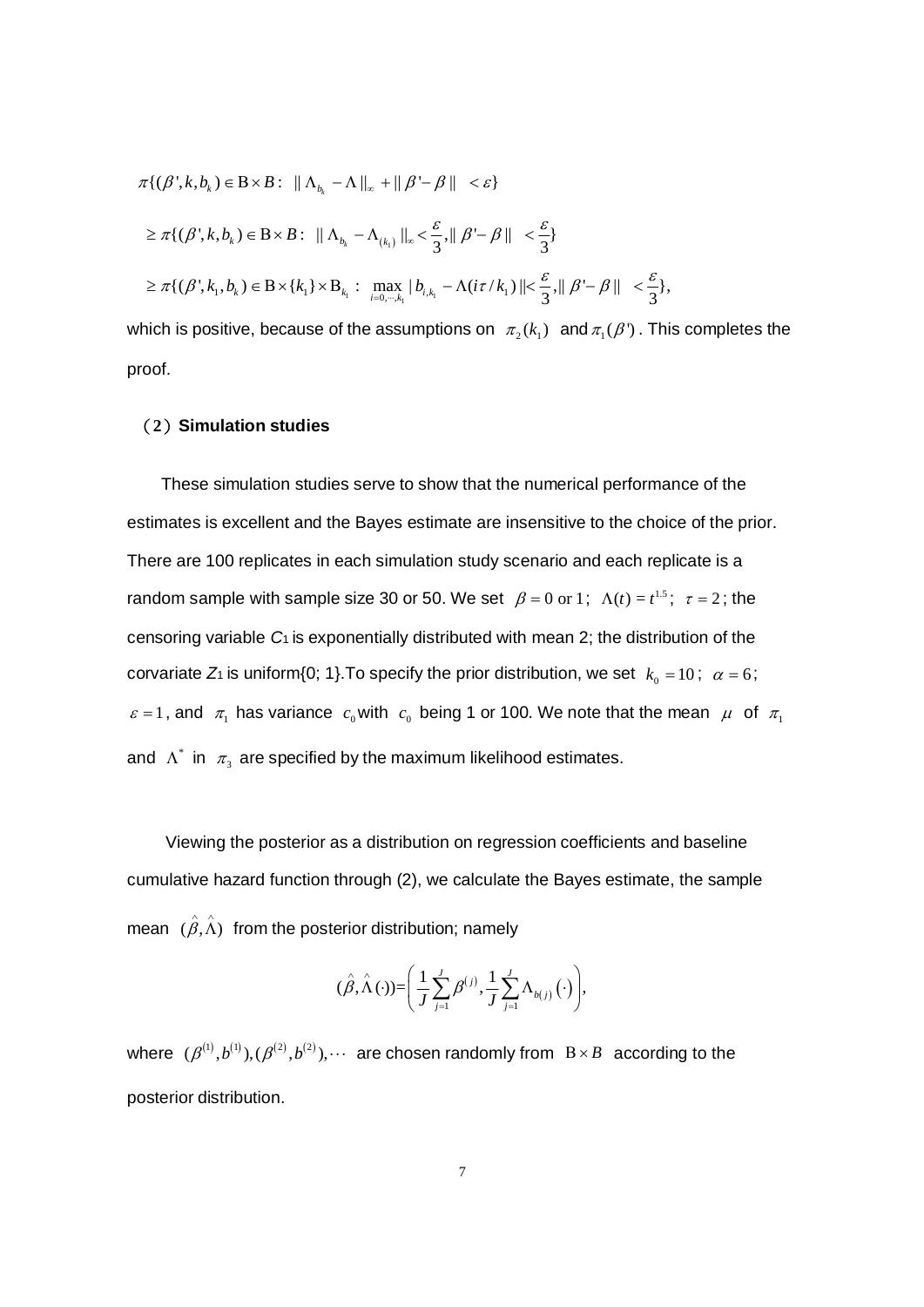Table 1 and Table 2 summarize the results of the simulation studies. Table 1 gives the results with sample size 30 and Table 2 gives the results with sample size 50. The first column of Table 1 lists the true values of the regression parameter and the second column indicates the value  $c_0$  used in our prior. The third, fourth and fifth columns report respectively the averaged bias (Bias), sample standard deviation (SD) and sample mean-squared error (MSE) of the 100 estimates of  $\beta$ . The performance of baseline cumulative hazard is carried out by comparing  $\hat{\Lambda}$  with the true baseline cumulative hazard function  $|\Lambda|$  in sup-norm  $\|\hat{\Lambda}-\Lambda_0\,\|_{_\infty}$  and the averaged square error

$$
ASE(\hat{\Lambda}) = \frac{1}{n} \sum_{i=1}^{n} [\hat{\Lambda}(X_i) - \Lambda(X_i)]^2,
$$

with n being 30 or 50. The sixth column of Table 1 reports the average of $\|\hat{\Lambda}-\Lambda_{_0}\,\|_{_\infty}\|$  of the 100 estimates; the final column gives the mean averaged squared error (MASE) of the 100 estimates. Numbers in brackets are the corresponding results obtained using maximum likelihood approach. The entries in Table 2 bear the same meaning as those in Table1.

#### (**3**)**Results**

It is clear from Table 1 and Table 2 that our Bayes estimates seem to be insensitive to the choice of  $c_0$ . In the estimation of regression parameter, both maximum likelihood method and Bayesian method work nicely, although our method seems to perform a little better in terms of mean squared error; in the estimation of baseline cumulative hazard, our method outperforms.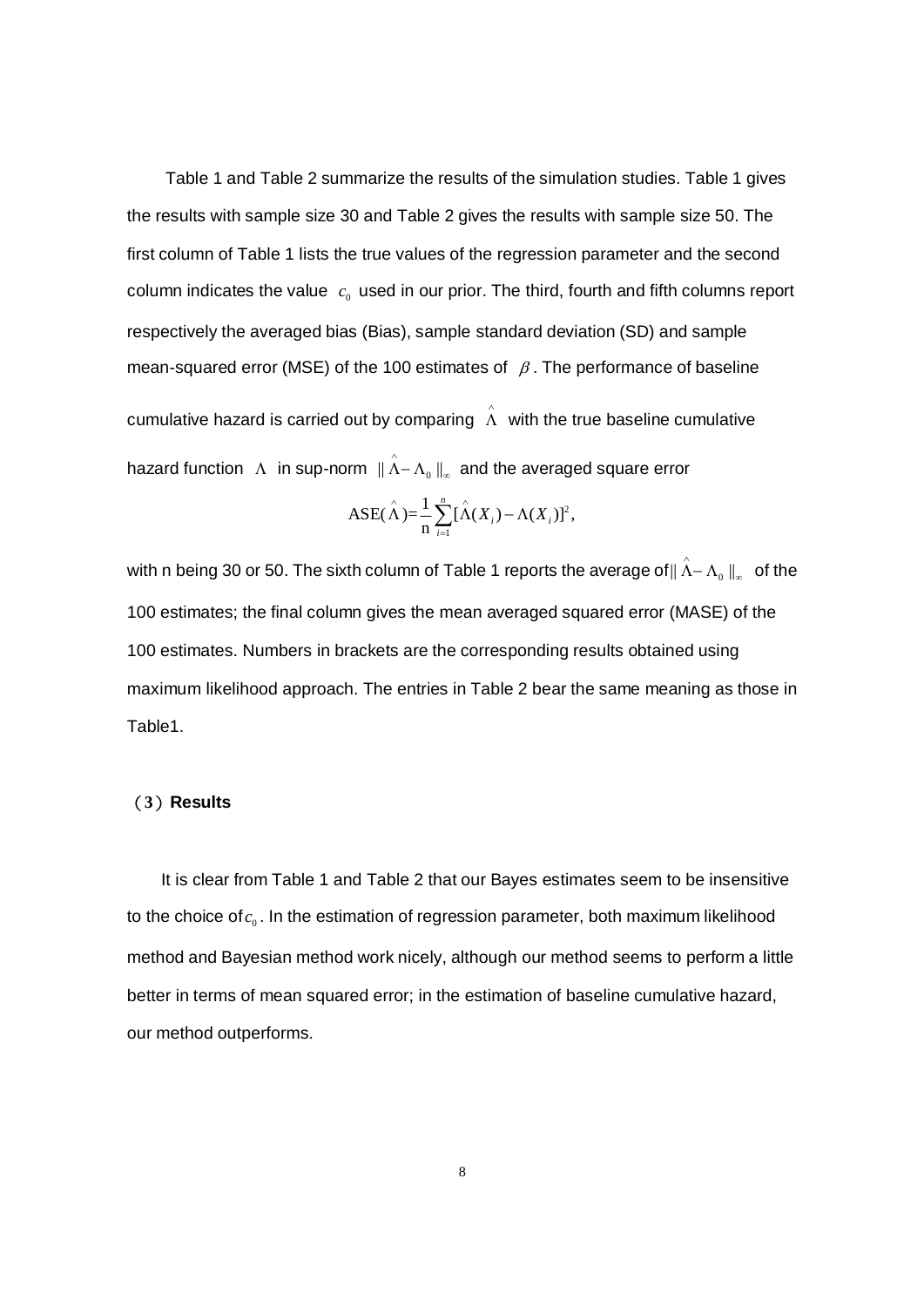| True value  | $c_{0}$ | <b>Bias</b> | <b>SD</b> | <b>MSE</b> | $\ \Lambda-\Lambda_0\ _{\infty}$ | <b>MASE</b> |
|-------------|---------|-------------|-----------|------------|----------------------------------|-------------|
| $\beta = 0$ | 1       | $-0.0264$   | 0.5042    | 0.2549     | 0.7813                           | 0.1314      |
|             | 100     | $-0.0550$   | 0.5001    | 0.2531     | 0.7867                           | 0.1340      |
|             |         | [0.0484]    | [0.5380]  | [0.2918]   | [1.2351]                         | [0.1829]    |
| $\beta = 1$ | 1       | 0.0309      | 0.4719    | 0.2236     | 0.6403                           | 0.0558      |
|             | 100     | $-0.0052$   | 0.4405    | 0.1940     | 0.6274                           | 0.0537      |
|             |         | [0.1240]    | [0.5287]  | [0.2949]   | [0.9381]                         | [0.0818]    |

Table 1. Simulation study with sample size  $n = 30$ . Numbers in brackets are estimates

using maximum likelihood approach, others are using our method.

Table 2. Simulation study with sample size  $n = 50$ . Numbers in brackets are estimates

| True value  | $c_{0}$ | <b>Bias</b> | <b>SD</b> | <b>MSE</b> | $\ \Lambda-\Lambda_0\ _{\infty}$ | <b>MASE</b> |
|-------------|---------|-------------|-----------|------------|----------------------------------|-------------|
| $\beta = 0$ |         | $-0.0369$   | 0.3615    | 0.1320     | 0.6980                           | 0.0643      |
|             | 100     | $-0.0371$   | 0.3699    | 0.1382     | 0.7089                           | 0.0663      |
|             |         | $[-0.0018]$ | [0.3769]  | [0.1420]   | [0.9973]                         | [0.0863]    |
| $\beta = 1$ |         | $-0.0207$   | 0.3486    | 0.1220     | 0.5872                           | 0.0347      |
|             | 100     | $-0.0314$   | 0.3301    | 0.1100     | 0.6003                           | 0.0353      |
|             |         | [0.0522]    | [0.4085]  | [0.1696]   | [0.9300]                         | [0.0542]    |

using maximum likelihood approach, others are using our method.

# (**4**)**Concluding remarks**

We have proposed a Bayesian approach to Cox's regression using a parametric prior for regression parameter and a nonparametric Bernstein polynomial based prior for baseline cumulative hazard function. Our simulation studies indicate that the numerical performance of this method is more excellent than the classical maximum likelihood method and that our Bayes estimates seem to be insensitive to the choice of prior.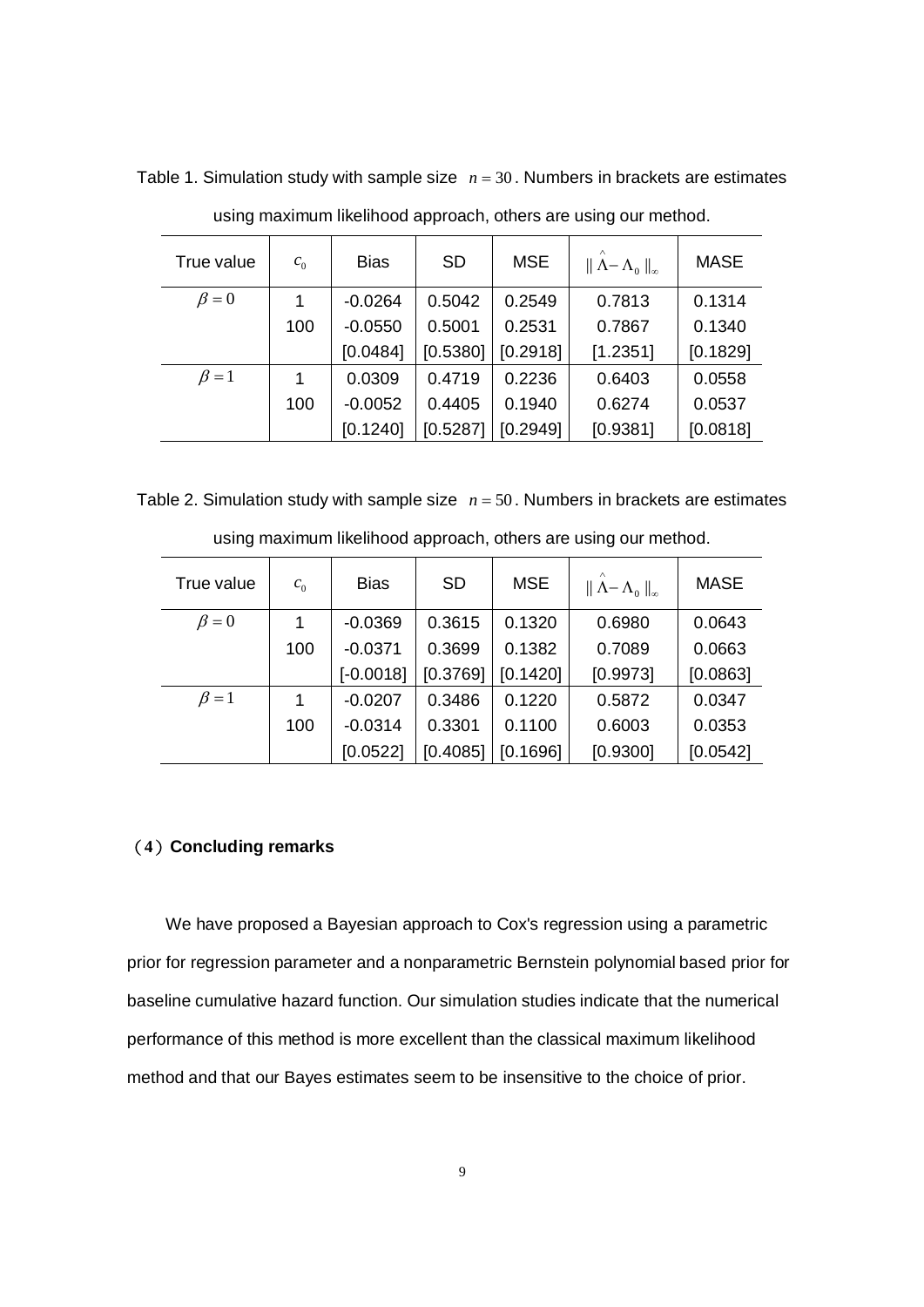# 參考文獻

- 1. Altomare, F. & Campiti, M. (1994). *Korovkin-type approximation theory and its applica-tion*. W. de Gruyter, Berlin.
- 2. Arjas, E. & Gasbarra, D. (1994). Nonparametric Bayesian inference from right censored survival data using the Gibbs sampler. Statist. Sinica 4, 505-524.
- 3. Chang, I. S., Hsiung, C. A., Wu, Y. J., and Yang, C. C. (2005). Bayesian survival analysis using Bernstein polynomials. Scand. J. Statist. 32, 447-466.
- 4. Damien, P., Laud, P. W. and Smith, A. F. M. (1996). Nonparametric Inference Based on Beta Processes. Scand. J. Statist. 23, 27-36,
- 5. Dykstra, R. L. & Laud, P. (1981). A Bayesian nonparametric approach to reliability, Ann. Stat. 9, 356-367.
- 6. Gammerman, D. (1991). Dynamic Bayesian models for survival data. Applied Statist. 40,63-79.
- 7. Green, P. G. (1995). Reversible jump Markov chain Monte Carlo computation and Bayesian model determination. Biometrika 82, 711-732.
- 8. Hjort, N. L. (1990). Nonparametric Bayes estimators based on beta process in models for life history data. Ann. Statist. 18, 1259-1294.
- 9. Ibrahim, J. G., Chen, M. H. & Sinha D. (2001). Bayesian survival analysis. Springer-Verlag, New York.
- 10. Kalbfleisch, J. D. (1978) Nonparametric Bayesian analysis of survival time data, J. Royal Stat. Soc. Ser. B 40, 214-221.
- 11. McKeague, I. W. & Tighiouart, M. (2000). Bayesian estimators for conditional hazard functions. Biometrics 56, 1007-1015.
- 12. Ibrahim, J. G., Chen, M. H. \& Sinha D. (2001). Bayesian survival analysis. Springer-Verlag, New York.